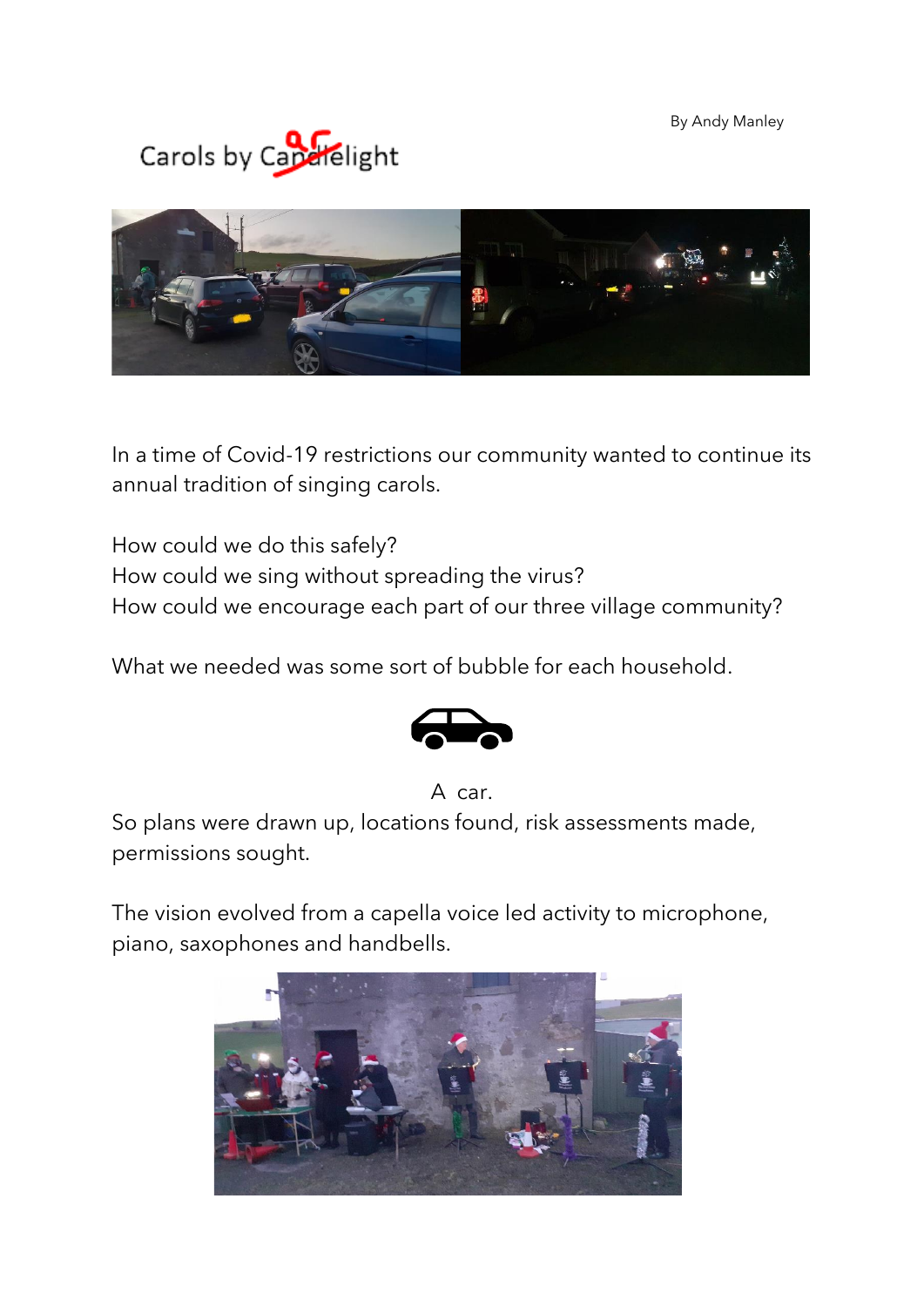There are some very talented people in our community who were able to persuade others to participate. We were very grateful to have members join us from:

- The Earl Grey Saxophones
- Borders Bells and
- Corona Voices



We nervously watched the weather forecast as Saturday, 19<sup>th</sup> December approached. By Friday 18th we were pretty sure the weather would be ok so the decision to go ahead was made.

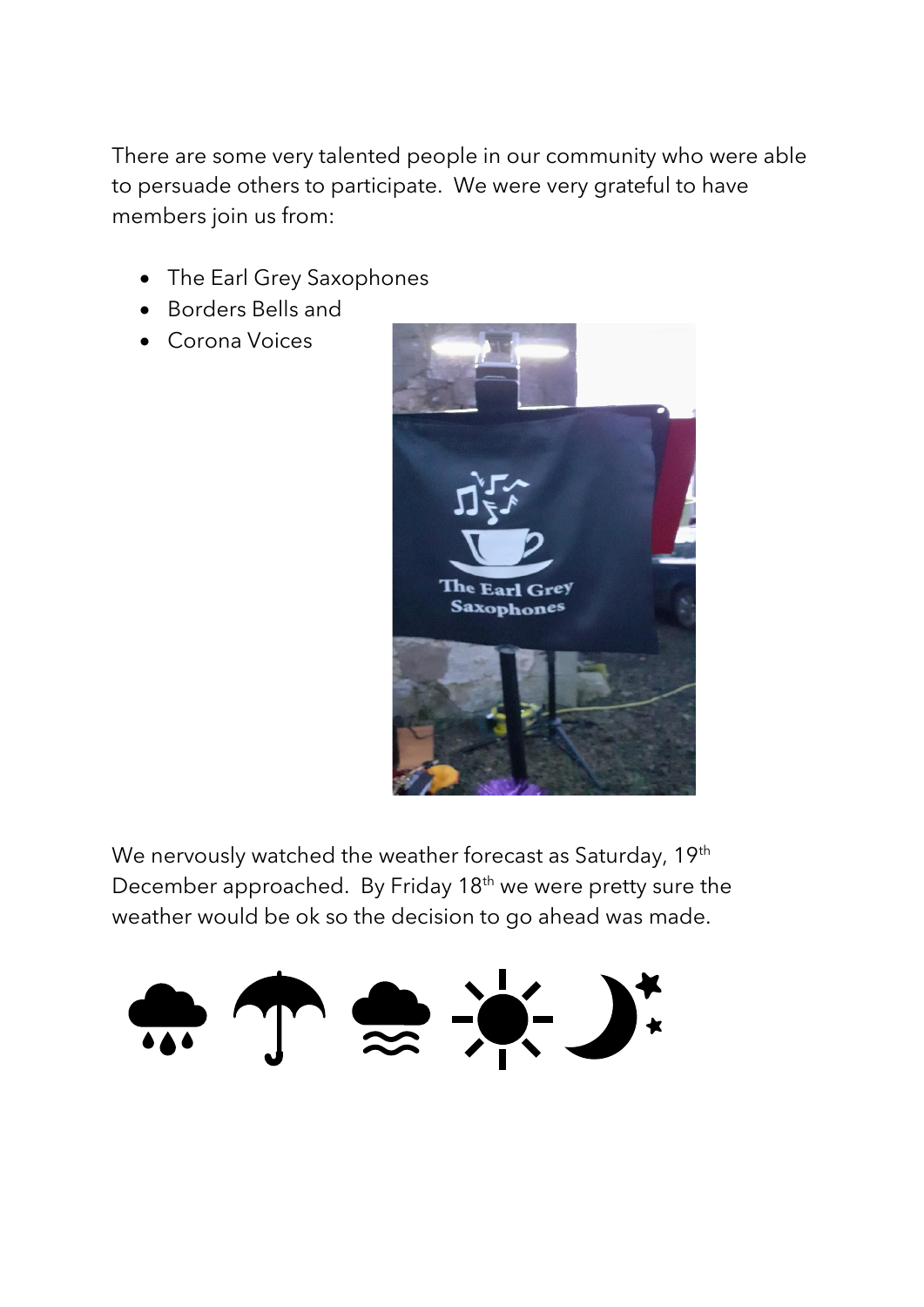**Lamberton** Village Hall car park was first up. The home of several of the performers. The car park marshals directed the cars into their spaces. It was windy but dry and with music clipped firmly to stands, the sounds of Christmas rang out into the air.



Next up was **Mordington** and on the more sheltered Clappers Green we set up next to the village Christmas tree where a few cars circled the green and residents sat on their doorsteps to enjoy the festive spirit.

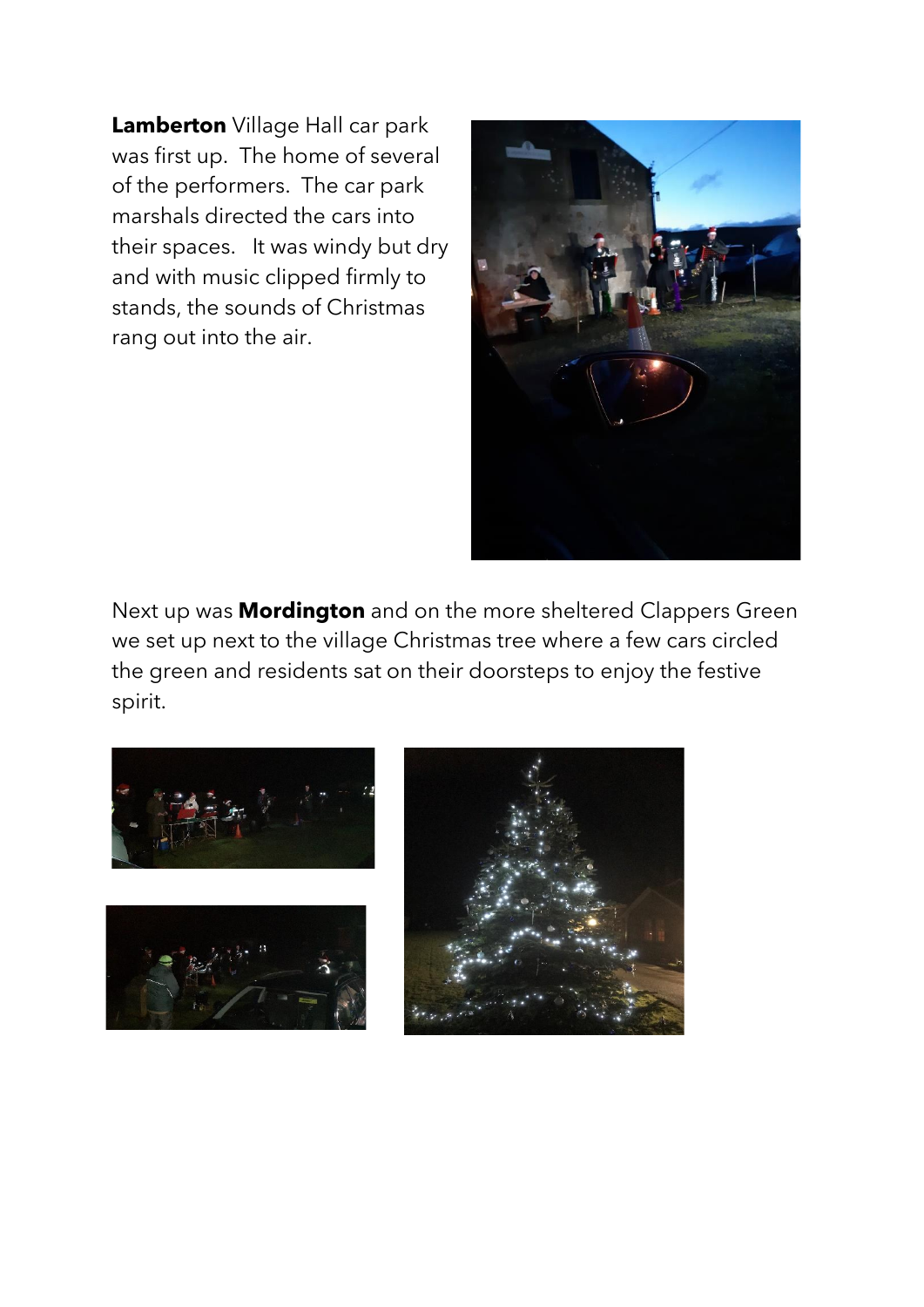Finally onto **Foulden** Village car park. It was windy but the cars drove up and were neatly lined up as if on a ferry.



As the musicians warmed up their fingers, it started to rain and the mic and amp had to be covered up.

What should we do?

Cancel? Have a note and a single voice? Pray?

But at precisely 7.00pm the rain suddenly stopped